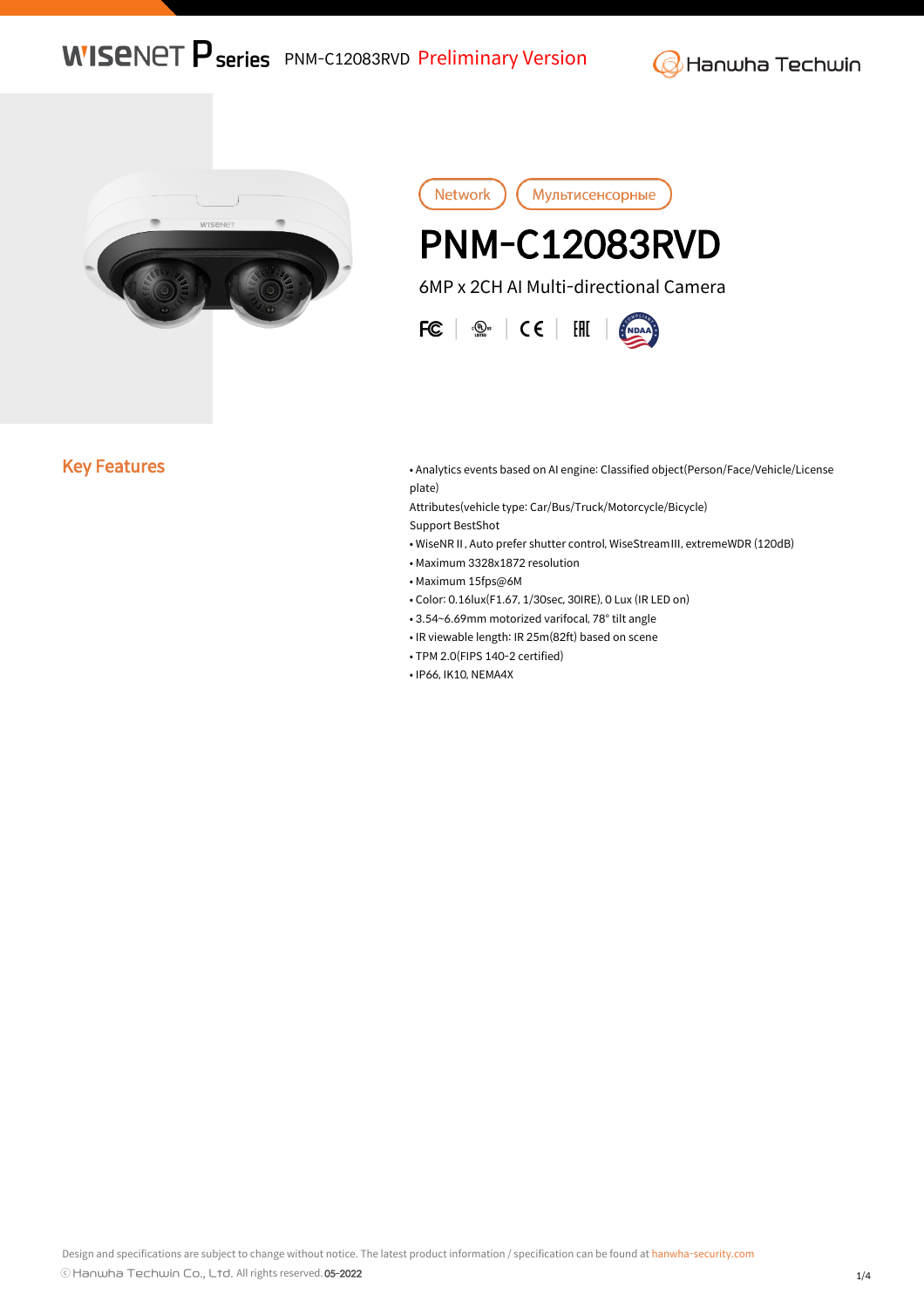**G** Hanwha Techwin

PNM-C12083RVD

6MP x 2CH AI Multi-directional Camera







## Specifications

| Video                           |                                                                                                                                                                                                                                                                                                                                                                                                                                                                                            |
|---------------------------------|--------------------------------------------------------------------------------------------------------------------------------------------------------------------------------------------------------------------------------------------------------------------------------------------------------------------------------------------------------------------------------------------------------------------------------------------------------------------------------------------|
| <b>Imaging Device</b>           | 1/2.8" CMOS x 2CH                                                                                                                                                                                                                                                                                                                                                                                                                                                                          |
| <b>Resolution</b>               | 3328x1872, 3072x1728, 2592x1944, 2688x1520, 1920x1080, 1600x1200, 1280x1024, 1280x960, 1280x720, 1024x768,<br>800x600, 800x448, 720x576, 720x480, 640x480, 640x360, 320x240                                                                                                                                                                                                                                                                                                                |
| Max. Framerate                  | H.265/H.264: 6MP Max.15fps<br>MJPEG: Max.15fps                                                                                                                                                                                                                                                                                                                                                                                                                                             |
| Min. Illumination               | Color: 0.16lux(F1.67, 1/30sec, 30IRE)<br>BW: 0.016lux(F1.67, 1/30sec, 30IRE), 0lux(IR LED on)                                                                                                                                                                                                                                                                                                                                                                                              |
| Video Out                       | USB: micro USB Type B, 1280x720 for installation                                                                                                                                                                                                                                                                                                                                                                                                                                           |
| Lens                            |                                                                                                                                                                                                                                                                                                                                                                                                                                                                                            |
| Focal Length (Zoom Ratio)       | 3.54~6.69mm motorized varifocal                                                                                                                                                                                                                                                                                                                                                                                                                                                            |
| <b>Max. Aperture Ratio</b>      | F1.67(Wide)~F2.64(Tele)                                                                                                                                                                                                                                                                                                                                                                                                                                                                    |
| <b>Angular Field of View</b>    | H: 95.08(Wide)~47.64(Tele)<br>V: 50.78(Wide)~26.7(Tele)<br>D: 112.6(Wide)~54.74(Tele)                                                                                                                                                                                                                                                                                                                                                                                                      |
| Min. Object Distance            | 1.5m(4.92ft)                                                                                                                                                                                                                                                                                                                                                                                                                                                                               |
| <b>Focus Control</b>            | Simple focus                                                                                                                                                                                                                                                                                                                                                                                                                                                                               |
| Lens Type                       | <b>Fixed IRIS</b>                                                                                                                                                                                                                                                                                                                                                                                                                                                                          |
| Pan / Tilt / Rotate             |                                                                                                                                                                                                                                                                                                                                                                                                                                                                                            |
| Pan / Tilt / Rotate Range       | 0~355°/0~78°/0~180°                                                                                                                                                                                                                                                                                                                                                                                                                                                                        |
| Operational                     |                                                                                                                                                                                                                                                                                                                                                                                                                                                                                            |
| <b>Camera Title</b>             | Displayed up to 85 characters                                                                                                                                                                                                                                                                                                                                                                                                                                                              |
| Day & Night                     | Auto(ICR)                                                                                                                                                                                                                                                                                                                                                                                                                                                                                  |
| <b>Backlight Compensation</b>   | BLC, WDR, SSDR                                                                                                                                                                                                                                                                                                                                                                                                                                                                             |
| <b>Wide Dynamic Range</b>       | extremeWDR(120dB)                                                                                                                                                                                                                                                                                                                                                                                                                                                                          |
| <b>Digital Noise Reduction</b>  | WiseNR II (Based on AI engine), SSNR V                                                                                                                                                                                                                                                                                                                                                                                                                                                     |
| <b>Motion Detection</b>         | 8ea, 8point Polygonal zones                                                                                                                                                                                                                                                                                                                                                                                                                                                                |
| <b>Privacy Masking</b>          | 6ea, Quadrangle zones<br>- Color: Gray, Black, White                                                                                                                                                                                                                                                                                                                                                                                                                                       |
| <b>Gain Control</b>             | Support                                                                                                                                                                                                                                                                                                                                                                                                                                                                                    |
| <b>White Balance</b>            | ATW / AWC / Manual / Indoor / Outdoor                                                                                                                                                                                                                                                                                                                                                                                                                                                      |
| <b>LDC</b>                      | Support                                                                                                                                                                                                                                                                                                                                                                                                                                                                                    |
| <b>Electronic Shutter Speed</b> | Minimum / Maximum / Anti flicker (1/5~1/12,000sec)<br>Auto prefer shutter control(Based on AI engine)                                                                                                                                                                                                                                                                                                                                                                                      |
| <b>Video Rotation</b>           | Flip, Mirror, Hallway view (90°/270°) - Each channel separately                                                                                                                                                                                                                                                                                                                                                                                                                            |
| <b>Analytics</b>                | Classified object type : Person/Face/Vehicle/License plate<br>Attributes: Vehicle(Type:car/bus/truck/motorcycle/bicycle)<br><b>Support Bestshot</b><br>Analytics events based on AI engine<br>- Object detection, Virtual line(Crossing/Direction), Virtual area(Loitering/Intrusion/Enter/Exit)<br>Analytics events*<br>- Defocus detection, Motion detection, Tampering, Virtual area(Appear/Disappear)<br>* Support Audio detection, Sound classification via optional SPM-4210 I/O box |
| Alarm I/O                       | * Support Alarm via optional SPM-4210 I/O box                                                                                                                                                                                                                                                                                                                                                                                                                                              |
| <b>Alarm Triggers</b>           | Analytics, Network disconnect, Alarm input via optional SPM-4210 I/O box                                                                                                                                                                                                                                                                                                                                                                                                                   |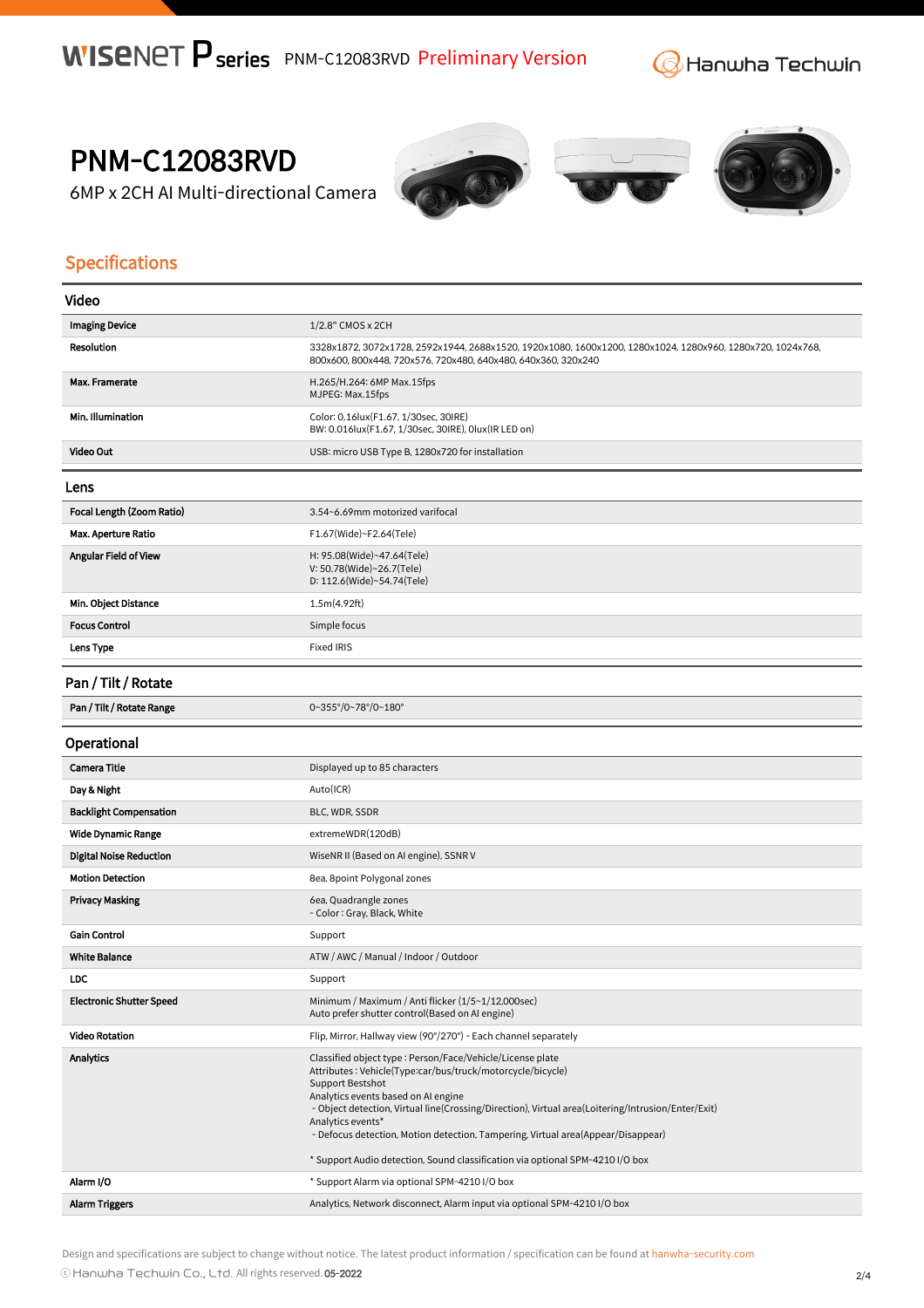## **WISENET P series** PNM-C12083RVD Preliminary Version



| <b>Alarm Events</b>                      | When alarm trigger occurred<br>- File upload(image) : e-mail/FTP<br>- Notification : e-mail<br>- Recording: SD/SDHC/SDXC or NAS recording at event triggers<br>- Handover(PTZ preset, Send message by HTTP/HTTPS/TCP)<br>-* Alarm output via optional SPM-4210 I/O box                                                                                     |
|------------------------------------------|------------------------------------------------------------------------------------------------------------------------------------------------------------------------------------------------------------------------------------------------------------------------------------------------------------------------------------------------------------|
| Audio In                                 | * Audio in via optional SPM-4210 I/O box                                                                                                                                                                                                                                                                                                                   |
| <b>Audio Out</b>                         | * Audio out via optional SPM-4210 I/O box                                                                                                                                                                                                                                                                                                                  |
| IR Viewable Length                       | 25m(82ft)                                                                                                                                                                                                                                                                                                                                                  |
| <b>Network</b>                           |                                                                                                                                                                                                                                                                                                                                                            |
| <b>Ethernet</b>                          | Metal shielded RJ-45 (10/100/1000BASE-T)                                                                                                                                                                                                                                                                                                                   |
| <b>Video Compression</b>                 | H.265/H.264: Main/Baseline/High, MJPEG                                                                                                                                                                                                                                                                                                                     |
| <b>Smart Codec</b>                       | Manual (5ea area), WiseStream II, WiseStream III (Based on AI engine)                                                                                                                                                                                                                                                                                      |
| <b>Bitrate Control</b>                   | H.264/H.265: CBR or VBR<br>MJPEG: VBR                                                                                                                                                                                                                                                                                                                      |
| <b>Streaming</b>                         | Unicast(10 users) / Multicast<br>5 profiles per channel                                                                                                                                                                                                                                                                                                    |
| Protocol                                 | IPv4, IPv6, TCP/IP, UDP/IP, RTP(UDP), RTP(TCP), RTCP, RTSP, NTP, HTTP, HTTPS, SSL/TLS, DHCP, FTP, SMTP,<br>ICMP, IGMP, SNMPv1/v2c/v3(MIB-2), ARP, DNS, DDNS, QoS, UPnP, Bonjour, LLDP, SRTP (TCP, UDP Unicast)                                                                                                                                             |
| <b>Security</b>                          | TPM 2.0 (FIPS 140-2 level 2)<br>HTTPS(SSL) Login Authentication<br>Digest Login Authentication<br>IP Address Filtering<br>User access log<br>802.1X Authentication (EAP-TLS, EAP-LEAP, EAP-PEAP MSCHAPv2)<br>Device Certificate(Hanwha Techwin Root CA, pre-installed)<br>Secure by default certificate<br>Secure OS/Boot/Storage, Verify firmware forgery |
| <b>Application Programming Interface</b> | <b>ONVIF Profile S/T</b><br>SUNAPI(HTTP API)<br>Open platform                                                                                                                                                                                                                                                                                              |
|                                          |                                                                                                                                                                                                                                                                                                                                                            |
| General                                  |                                                                                                                                                                                                                                                                                                                                                            |
| Webpage Language                         | English, Korean, Chinese, French, Italian, Spanish, German, Japanese, Russian, Swedish, Portuguese, Czech, Polish, Turkish,<br>Dutch, Greek, Hungarian                                                                                                                                                                                                     |
| <b>Edge Storage</b>                      | Micro SD/SDHC/SDXC 1slot Max. 512GB                                                                                                                                                                                                                                                                                                                        |
| Memory                                   | 4GB RAM, 512MB Flash                                                                                                                                                                                                                                                                                                                                       |
| <b>Environmental &amp; Electrical</b>    |                                                                                                                                                                                                                                                                                                                                                            |
| <b>Operating Temperature / Humidity</b>  | -40°C~+55°C(-40°F~+131°F) / Less than 95% RH(Non-condensing)                                                                                                                                                                                                                                                                                               |
| <b>Storage Temperature / Humidity</b>    | -50°C~+60°C(-58°F~+140°F) / Less than 95% RH(Non-condensing)                                                                                                                                                                                                                                                                                               |
| Certification                            | IP66, IK10, NEMA4X                                                                                                                                                                                                                                                                                                                                         |
| <b>Input Voltage</b>                     | PoE+(IEEE802.3at, Class4)                                                                                                                                                                                                                                                                                                                                  |
| <b>Power Consumption</b>                 | PoE+: Max 21W, typical 16.5W                                                                                                                                                                                                                                                                                                                               |
| Mechanical                               |                                                                                                                                                                                                                                                                                                                                                            |
| Color / Material                         | White / Aluminum<br>Hard-coated dome bubble                                                                                                                                                                                                                                                                                                                |
| <b>RAL Code</b>                          | RAL9003                                                                                                                                                                                                                                                                                                                                                    |
| <b>Product Dimensions / Weight</b>       | 215(W)x135(D)x93.2(H)mm(8.46"x5.31"x3.67") / 1330g                                                                                                                                                                                                                                                                                                         |
| <b>Compatible Conduit hole / Gangbox</b> | $3/4"$ (M25)<br>single, double, 4" octagon, 4" square                                                                                                                                                                                                                                                                                                      |
| DORI (EN62676-4 standard)                |                                                                                                                                                                                                                                                                                                                                                            |
| Detect (25PPM/ 8PPF)                     | Wide: 60.9m(199.82ft) / Tele: 150.8m(494.65ft)                                                                                                                                                                                                                                                                                                             |
| Observe (63PPM/ 19PPF)                   | Wide: 24.4m(79.93ft) / Tele: 60.3m(197.86ft)                                                                                                                                                                                                                                                                                                               |
| Recognize (125PPM/ 38PPF)                | Wide: 12.2m(39.96ft) / Tele: 30.2m(98.93ft)                                                                                                                                                                                                                                                                                                                |